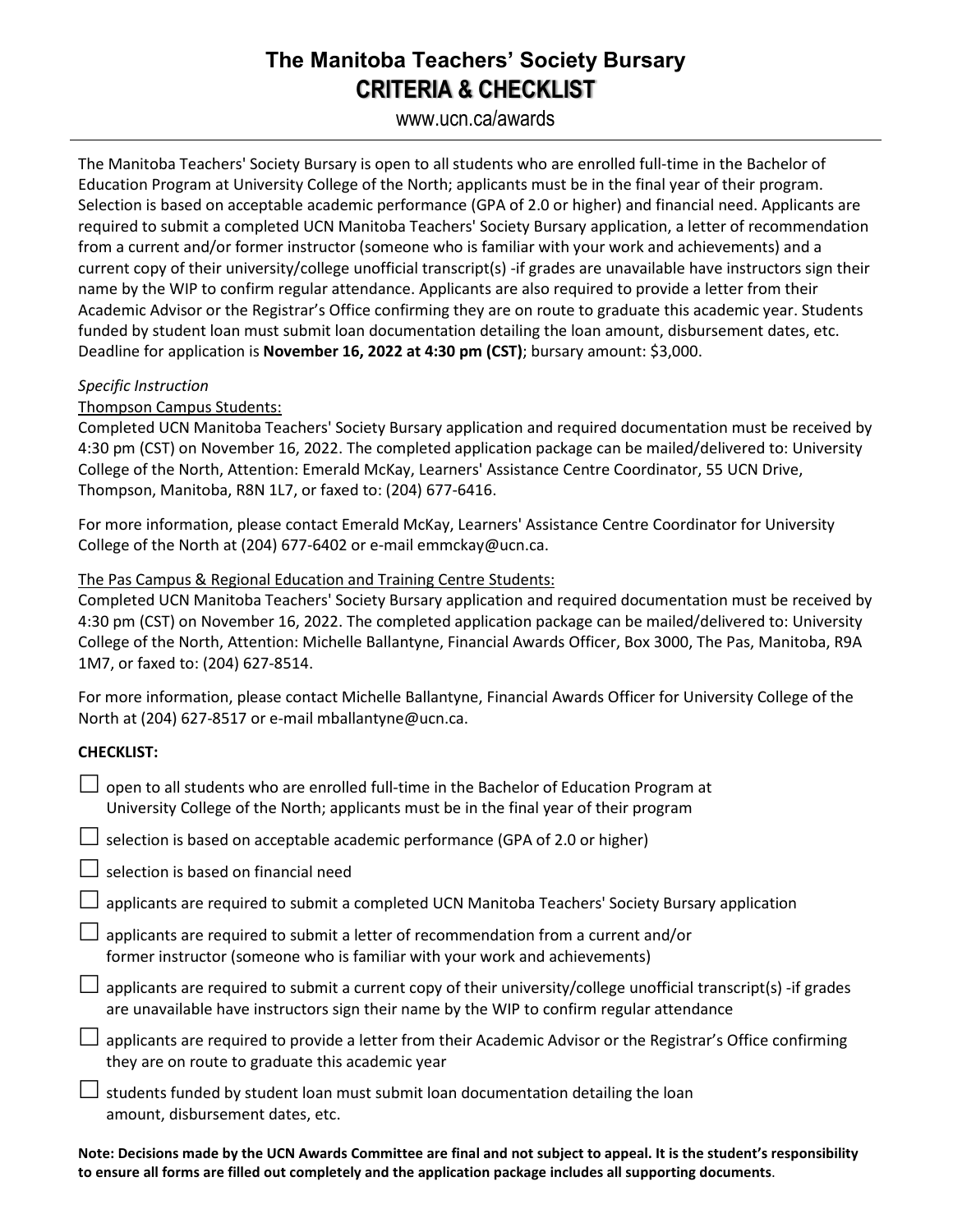

**The Pas Campus & Regional Education and Training Centre Students**

Michelle Ballantyne, Financial Awards Officer Box 3000, The Pas, Manitoba, R9A 1M7 Phone: (204) 627-8517 Fax: (204) 627-8514 Toll-free: 1-866-627-8500 Extension: 8517

**Thompson Campus Students**

Emerald McKay, Learners' Assistance Centre Coordinator 55 UCN Drive, Thompson, Manitoba, R8N 1L7 Phone: (204) 677-6402 Fax: (204) 677-6416 Toll-free: 1-866-677-6450 Extension: 6402

# **Award, Bursary & Scholarship Application**

| -PRINT ALL INFORMATION IN BLACK INK ONLY-                                                                                                                                       |         | APPLICATION AVAILABLE IN ANOTHER FORMAT UPON REQUEST. |                                                                 |                   |              |                                                                                    |  |
|---------------------------------------------------------------------------------------------------------------------------------------------------------------------------------|---------|-------------------------------------------------------|-----------------------------------------------------------------|-------------------|--------------|------------------------------------------------------------------------------------|--|
| Name of award applying for:                                                                                                                                                     |         |                                                       | Date: (yyyy/mm/dd)                                              |                   |              |                                                                                    |  |
| The Manitoba Teachers' Society Bursary                                                                                                                                          |         |                                                       |                                                                 |                   |              |                                                                                    |  |
| PERSONAL INFORMATION                                                                                                                                                            |         |                                                       |                                                                 |                   |              |                                                                                    |  |
| Student number:                                                                                                                                                                 |         |                                                       | Social insurance number:                                        |                   |              |                                                                                    |  |
|                                                                                                                                                                                 |         |                                                       |                                                                 |                   |              |                                                                                    |  |
| First name:                                                                                                                                                                     |         |                                                       | Last name:                                                      |                   |              |                                                                                    |  |
|                                                                                                                                                                                 |         |                                                       |                                                                 |                   |              |                                                                                    |  |
| Date of birth: (yyyy/mm/dd)                                                                                                                                                     | Gender: |                                                       | Marital status:                                                 |                   |              |                                                                                    |  |
|                                                                                                                                                                                 |         |                                                       |                                                                 |                   |              | $\Box$ Single $\Box$ Married $\Box$ Common-law $\Box$ Separated, divorced, widowed |  |
| Permanent mailing address:                                                                                                                                                      |         |                                                       |                                                                 |                   |              |                                                                                    |  |
|                                                                                                                                                                                 |         |                                                       |                                                                 |                   |              |                                                                                    |  |
| City:                                                                                                                                                                           |         |                                                       | Province:                                                       |                   |              | Postal code:                                                                       |  |
|                                                                                                                                                                                 |         |                                                       |                                                                 |                   |              |                                                                                    |  |
| Phone:                                                                                                                                                                          |         |                                                       |                                                                 | E-mail:           |              |                                                                                    |  |
| $(H)$ (<br>(C) (                                                                                                                                                                | $(W)$ ( |                                                       |                                                                 |                   |              |                                                                                    |  |
| <b>EDUCATIONAL BACKGROUND</b>                                                                                                                                                   |         |                                                       |                                                                 |                   |              |                                                                                    |  |
| University/college program of study:                                                                                                                                            |         |                                                       | Term:                                                           |                   | Enrolled in: |                                                                                    |  |
|                                                                                                                                                                                 |         |                                                       |                                                                 |                   |              | $\Box$ Full-time studies $\Box$ Part-time studies                                  |  |
| Program length: (e.g. year 2 of 4 year program)                                                                                                                                 |         |                                                       | Are you graduating this year?                                   |                   |              |                                                                                    |  |
| of<br>vear                                                                                                                                                                      |         | $\Box$ Yes $\Box$ No                                  |                                                                 |                   |              |                                                                                    |  |
| Term GPA: (please attach current copy of unofficial transcript(s); if grades are unavailable have your instructors sign their name by the WIP to<br>confirm regular attendance) |         |                                                       |                                                                 |                   |              | Course-load for term:                                                              |  |
|                                                                                                                                                                                 |         |                                                       |                                                                 |                   |              | %                                                                                  |  |
| <b>FAMILY INFORMATION</b>                                                                                                                                                       |         |                                                       |                                                                 |                   |              |                                                                                    |  |
| Number of dependents under the age of 18 residing with you:                                                                                                                     |         |                                                       |                                                                 |                   |              |                                                                                    |  |
| $\Box$ 1 $\Box$ 2 $\Box$ 3 $\Box$ 4 $\Box$ 5 $\Box$ 6 $\Box$ 7 $\Box$ 8 $\Box$ 9 $\Box$ 10 $\Box$ Not applicable                                                                |         |                                                       |                                                                 |                   |              |                                                                                    |  |
| List ages of dependents:                                                                                                                                                        |         |                                                       | Is spouse, common-law:                                          |                   |              |                                                                                    |  |
|                                                                                                                                                                                 |         |                                                       | Employed $\Box$ Unemployed $\Box$ Student $\Box$ Not applicable |                   |              |                                                                                    |  |
| <b>FUNDING SOURCES</b>                                                                                                                                                          |         |                                                       |                                                                 |                   |              |                                                                                    |  |
| How will you be financing your education? (please check those that apply)                                                                                                       |         |                                                       |                                                                 |                   |              |                                                                                    |  |
| Canada/Manitoba Student Loan/Grants/Bursaries/Scholarships/Awards (please attach proof of loan amount and loan details, e.g. disbursement dates, etc.)                          |         |                                                       |                                                                 |                   |              |                                                                                    |  |
| Manitoba Employment & Training Services □ Parent/s, Relative, Donor                                                                                                             |         |                                                       |                                                                 |                   |              |                                                                                    |  |
| Band, Tribal Council, Manitoba Metis Federation (name) _________________________                                                                                                |         |                                                       |                                                                 |                   | Other_       |                                                                                    |  |
| Financing will be:                                                                                                                                                              |         |                                                       |                                                                 |                   |              |                                                                                    |  |
| Full (books, tuition/fees and living allowance)<br>Partial (please circle those that apply: books, tuition/fees, living allowance)                                              |         |                                                       |                                                                 |                   |              |                                                                                    |  |
| List funding source name(s) and percent or amount of financing for term:                                                                                                        |         |                                                       |                                                                 |                   |              |                                                                                    |  |
| Source Name(s)                                                                                                                                                                  |         |                                                       |                                                                 | Percent or Amount |              |                                                                                    |  |
|                                                                                                                                                                                 |         |                                                       |                                                                 |                   |              | __________ % or \$ _____________                                                   |  |
|                                                                                                                                                                                 |         |                                                       |                                                                 |                   |              | $%$ or $\frac{6}{100}$                                                             |  |
|                                                                                                                                                                                 |         |                                                       |                                                                 |                   |              |                                                                                    |  |
|                                                                                                                                                                                 |         |                                                       |                                                                 |                   |              |                                                                                    |  |